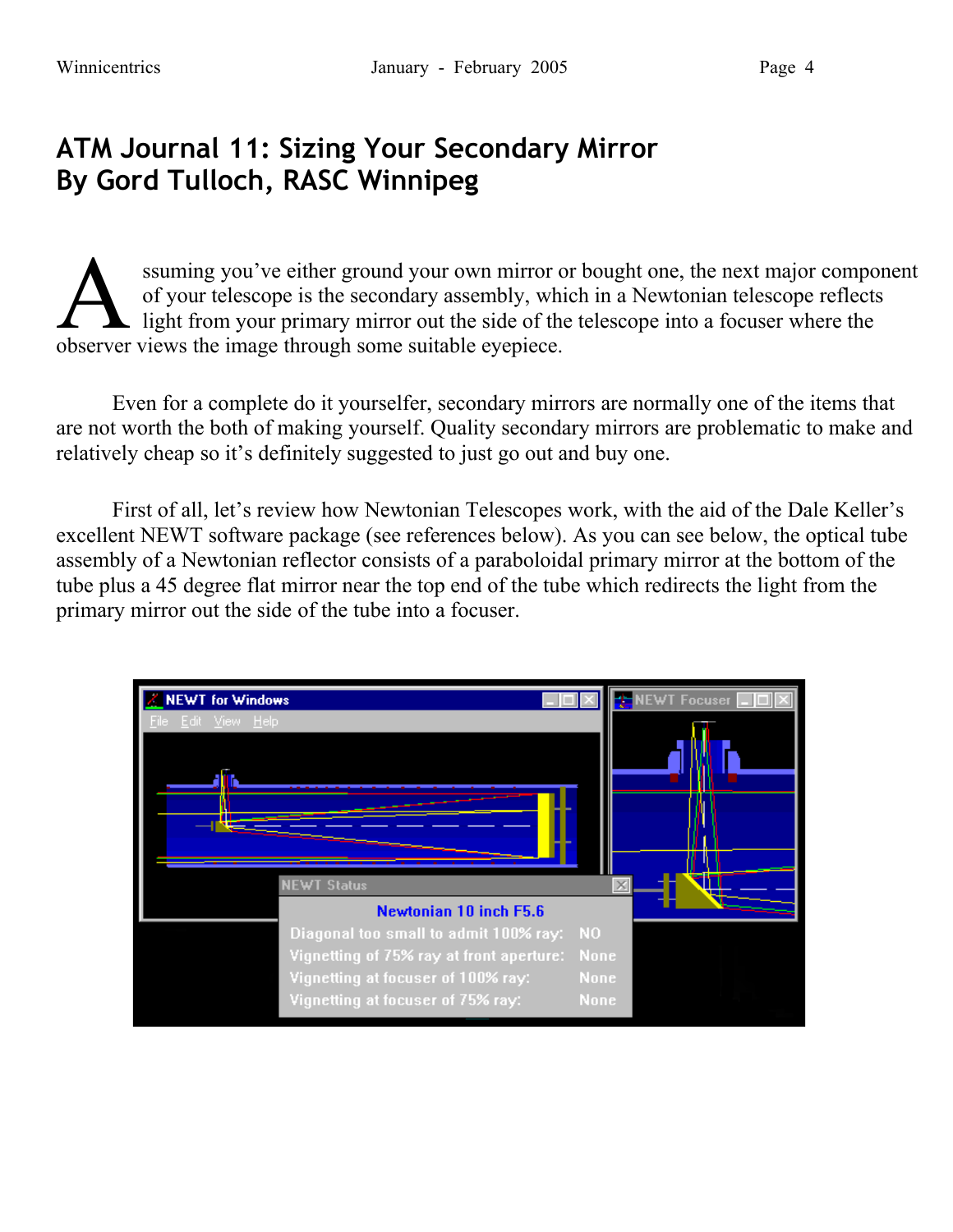The parameters that the ATM must consider when designing an optical tube assembly for a Newtonian telescope are primary diameter and focal length, diameter of the telescope tube or secondary cage, and size of the secondary mirror. The size of the secondary mirror must be large enough to intercept the light cone coming from the primary without allowing light to spill over while remaining small enough to minimize

diffraction, which robs the telescope of image contrast. Another parameter you will need to consider is the height of your focuser – the lower the better to prevent vignetting. NEWT provides an excellent mechanism to play with these parameters until you get the result you're looking for.

But how large should a secondary mirror be? An important consideration is the desired fully illuminated field of the telescope. This is not set in stone – for example, a telescope used primarily for planetary observation would opt for a smaller secondary (and thus experience some loss at the edge of the field) because minimizing diffraction by using a smaller secondary mirror is far more desirable than having a fully illuminated field because objects are generally centered in the field, making edge illumination irrelevant. Obviously the converse is true for short focus designs where a fully illuminated field is critical and secondary size is of less importance. As well, consider whether you plan to use 2" eyepieces in the telescope, which require a larger fully illuminated area. To calculate the minimum diagonal size required to catch all of the light from the primary (e.g. 100% illumination) use the following formulae:

> $FR = Focal ratio of primary$  $L =$  Distance from secondary mirror to focal plane

Calculating L for an existing telescope is easy, simply put some tape across the focuser and point the telescope at the moon. Rack the focuser in and out until the image focuses, then measure L. For a telescope that's not built yet this becomes more difficult – assume you use half the focuser travel available and measure the distance from the center of the tube to the point inside the focuser where you want the focal plane to fall.

To determine the minimum secondary size simply divide L by FR. Here's a small table of minimum secondary sizes based on L being ½ the diameter of the primary, plus 2" to the outside of the tub, plus 3" focuser travel.